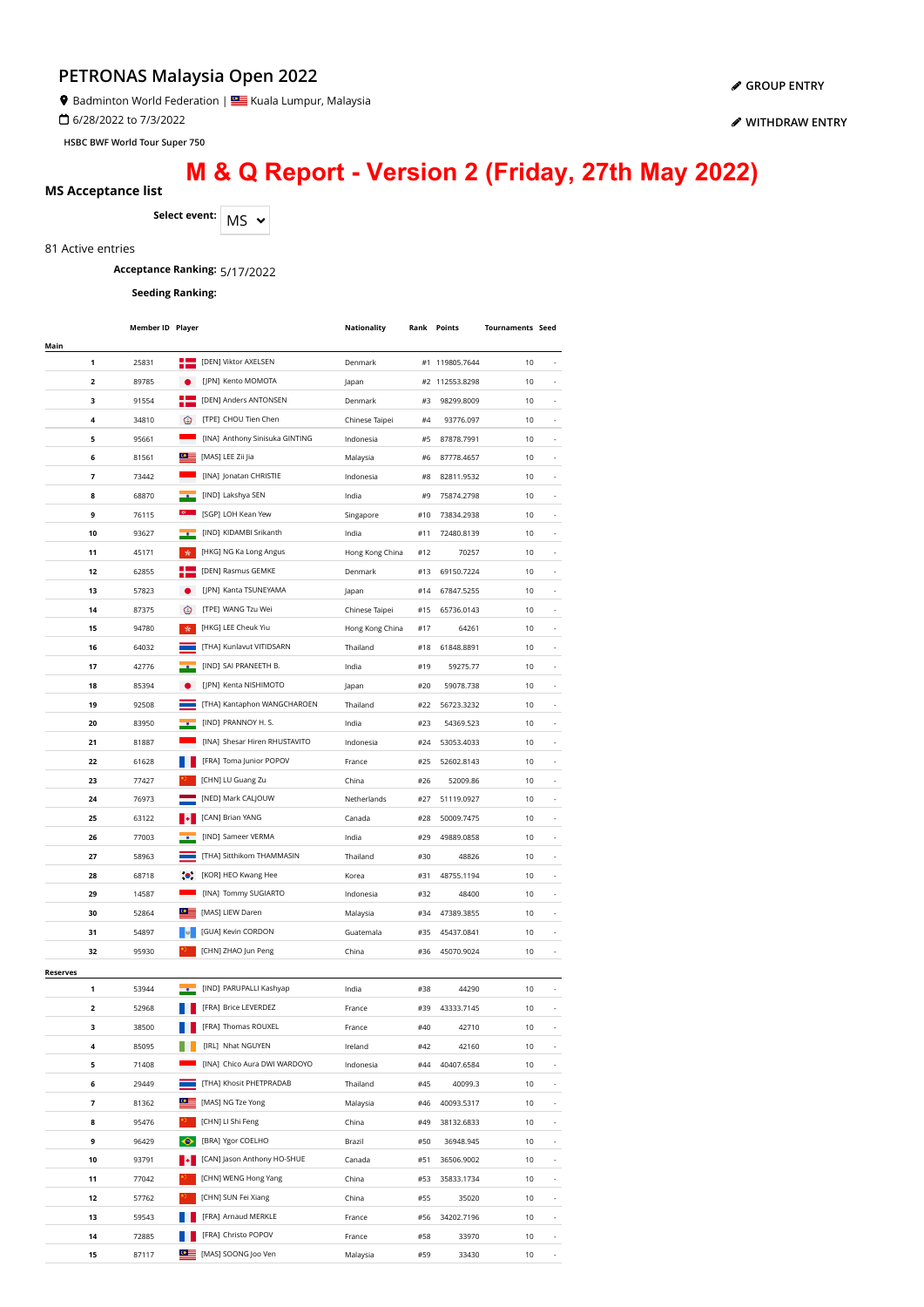|           | Member ID Player |                  |                                                | Nationality    | Rank  | Points     | <b>Tournaments Seed</b>  |                          |
|-----------|------------------|------------------|------------------------------------------------|----------------|-------|------------|--------------------------|--------------------------|
| 16        | 89506            |                  | [FRA] Lucas CLAERBOUT                          | France         | #60   | 33284      | 10                       |                          |
| 17        | 59420            |                  | [DEN] Victor SVENDSEN                          | Denmark        | #62   | 33130      | 10                       |                          |
| 18        | 83985            |                  | [SWE] Felix BURESTEDT                          | Sweden         | #63   | 33111.111  | 10                       |                          |
| 19        | 84815            |                  | [GER] Max WEISSKIRCHEN                         | Germany        | #64   | 32996.0109 | 10                       |                          |
| 20        | 60967            |                  | [IND] Subhankar DEY                            | India          | #65   | 32825      | 10                       | ä,                       |
| 21        | 92796            | $\bullet$ :      | [MAS] CHEAM June Wei                           | Malaysia       | #72   | 30849.6716 | 10                       |                          |
| 22        | 83938            |                  | [DEN] Mads CHRISTOPHERSEN                      | Denmark        | #77   | 29290      | 10                       | i,                       |
| 23        | 78890            |                  | [AZE] Ade Resky DWICAHYO                       | Azerbaijan     | #80   | 27036.2    | 10                       |                          |
| 24        | 20808            |                  | [GER] Kai SCHAEFER                             | Germany        | #82   | 26491.7139 | 10                       | ä,                       |
| 25        | 86114            | ⊚                | [TPE] LIN Chun-Yi                              | Chinese Taipei | #85   | 26090      | 10                       |                          |
| 26        | 90657            |                  | [INA] Ikhsan Leonardo Imanuel RUMBAY Indonesia |                | #90   | 24430.7    | 10                       | L.                       |
| 27        | 56274            |                  | [AUT] Luka WRABER                              | Austria        | #92   | 24018.1    | 10                       |                          |
| 28        | 58328            |                  | [UKR] DANYLO BOSNIUK                           | Ukraine        | #98   | 22610      | 10                       |                          |
| 29        | 79110            | $\bullet \equiv$ | [MAS] Sholeh AIDIL                             | Malaysia       | #100  | 22176.7862 | 10                       | ÷,                       |
| 30        | 46776            | <b>ISSE</b>      | [USA] Howard SHU                               | U.S.A.         | #122  | 19678.4867 | 10                       |                          |
| 31        | 84838            | $\bullet$        | [MAS] LEONG Jun Hao                            | Malaysia       | #124  | 19294.7473 | 10                       | ä,                       |
| 32        | 94580            |                  | [FRA] Alex LANIER                              | France         | #143  | 17234.67   | 10                       | L                        |
| 33        | 92542            |                  | [MAS] LIM Chong King                           | Malaysia       | #154  | 16339.9667 | 10                       |                          |
| 34        | 69006            |                  | [INA] Christian ADINATA                        | Indonesia      | #156  | 15681.4167 | 8                        |                          |
| 35        | 91673            |                  | [CHN] LEI Lan Xi                               | China          | #173  | 14130      | 8                        |                          |
| 36        | 82372            | œ                | [MAS] KOK Jing Hong                            | Malaysia       | #199  | 11618.3333 | 9                        |                          |
| 37        | 73966            |                  | [GER] Samuel HSIAO                             | Germany        | #203  | 11325.484  | 10                       |                          |
| 38        | 69345            |                  | [VIE] LE Duc Phat                              | Vietnam        | #250  | 8810       | 8                        | ÷,                       |
| 39        | 70141            |                  | [AUS] Adam DOLMAN                              | Australia      | #279  | 7420       | 10                       | L                        |
| 40        | 91853            |                  | [MAS] ONG Ken Yon                              | Malaysia       | #291  | 7120       | $\overline{7}$           | L                        |
| 41        | 59445            |                  | [MRI] Jean Bernard BONGOUT                     | Mauritius      | #332  | 5680.7     | 8                        |                          |
| 42        | 74079            |                  | [ENG] Kar Lung CHUN                            | England        | #359  | 5190       | 10                       | ä,                       |
| 43        | 99239            |                  | [ENG] Hin Shun WONG                            | England        | #391  | 4560       | 9                        |                          |
| 44        | 82700            |                  | [MRI] Tejraj PULTOO                            | Mauritius      | #474  | 3143.6     | 7                        |                          |
| 45        | 11268            |                  | [USA] Mathew FOGARTY                           | U.S.A.         | #623  | 1940       | 5                        | i,                       |
| 46        | 90973            |                  | [CAN] KAN Chao Yu                              | Canada         | #658  | 1770       | 4                        |                          |
| 47        | 90111            |                  | [ENG] Rohan MIDHA                              | England        | #805  | 1240       | 8                        | $\overline{\phantom{a}}$ |
| 48        | 91073            |                  | [THA] Kittipong IMNARK                         | Thailand       | #1282 | 480        | $\overline{2}$           | ÷,                       |
| 49        | 99580            |                  | [THA] Woraphop CHUENKHA                        | Thailand       |       |            | ä,                       |                          |
| Withdrawn |                  |                  |                                                |                |       |            |                          |                          |
| 5/24/2022 | 70399            |                  | [BEL] Julien CARRAGGI                          | Belgium        | #132  | 18890      | 10                       | ä,                       |
| 5/25/2022 | 54346            |                  | [KOR] SON Wan Ho                               | Korea          | #68   | 32185.3816 | 10                       |                          |
| 5/25/2022 | 65580            | $\bullet$        | [KOR] JEON Hyeok Jin                           | Korea          | #195  | 11878.798  | 5                        |                          |
| 5/26/2022 | 82936            |                  | [THA] Surasit ARIYABARANEEKUL                  | Thailand       |       |            | $\overline{\phantom{a}}$ | ä,                       |
| Removed   |                  |                  |                                                |                |       |            |                          |                          |
| 5/9/2022  | 53753            |                  | [DEN] Hans-Kristian Solberg VITTINGHUS Denmark |                |       |            |                          |                          |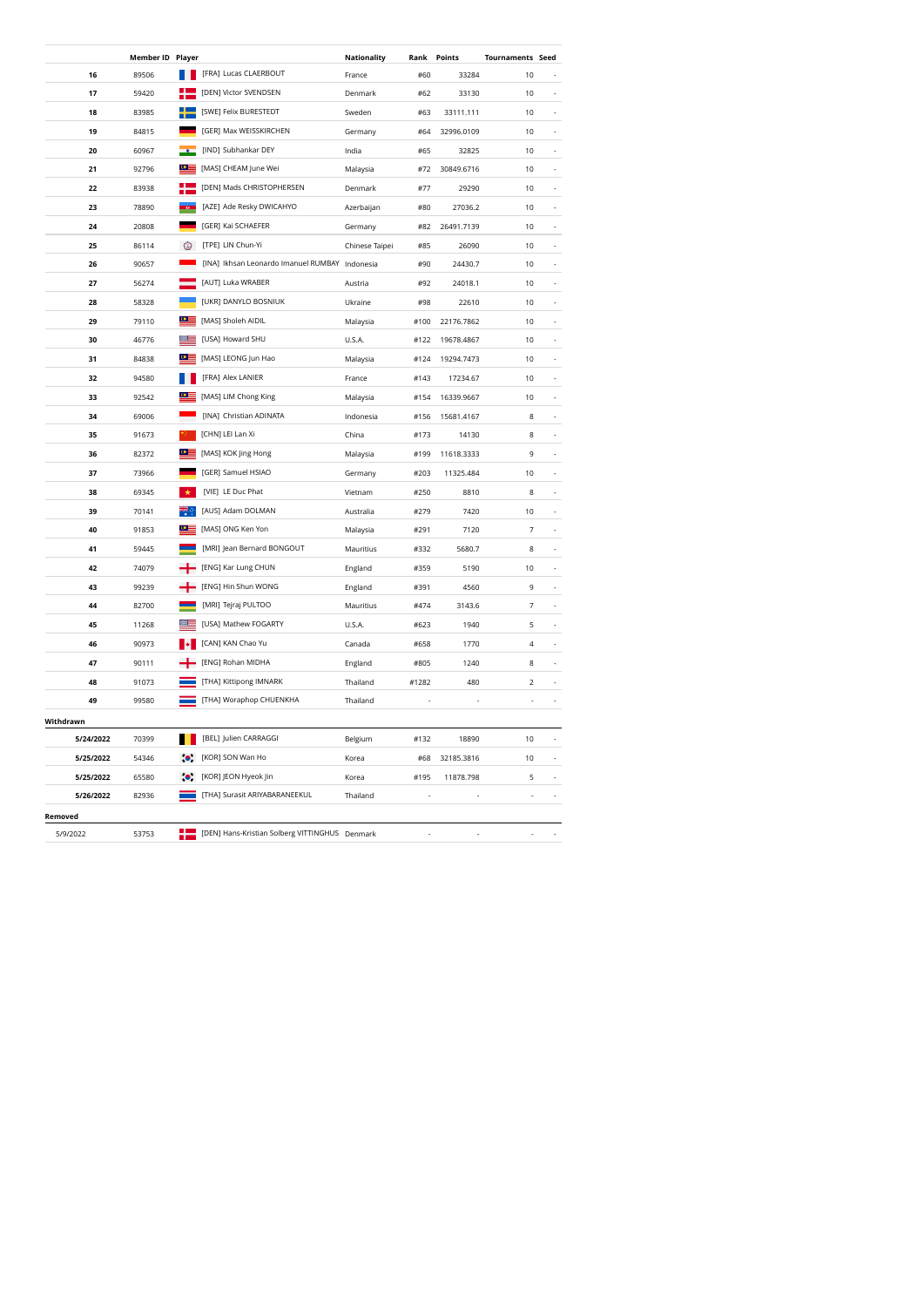Badminton World Federation | **SALLA BEAD** Kuala Lumpur, Malaysia

6/28/2022 to 7/3/2022

**HSBC BWF World Tour Super 750**

## **WS Acceptance list**

Select event: WS  $\sim$ 

65 Active entries

**Acceptance Ranking:** 5/17/2022

### **Seeding Ranking:**

You have the option to assign a wildcard to one player or pair in this event.

|                 | Member ID Player |             |                                       | Nationality    |       | <b>Rank Points</b> | Tournaments Seed WC |                          |  |
|-----------------|------------------|-------------|---------------------------------------|----------------|-------|--------------------|---------------------|--------------------------|--|
| Main            |                  |             |                                       |                |       |                    |                     |                          |  |
|                 | 1<br>96312       | $\bullet$   | [JPN] Akane YAMAGUCHI                 | Japan          |       | #1 111962.8752     | 10                  | ä,                       |  |
|                 | 2<br>61427       | ⊛           | [TPE] TAI Tzu Ying                    | Chinese Taipei |       | #2 109845.1344     | 10                  |                          |  |
|                 | з<br>87442       | $\bullet$   | [KOR] AN Se Young                     | Korea          |       | #3 103602.7719     | 10                  |                          |  |
|                 | 4<br>78778       |             | [CHN] CHEN Yu Fei                     | China          | #4    | 102655.896         | 10                  |                          |  |
|                 | 5<br>96713       |             | [JPN] Nozomi OKUHARA                  | Japan          | #6    | 96559.9875         | 10                  | $\overline{\phantom{a}}$ |  |
|                 | 6<br>18228       |             | [ESP] Carolina MARIN                  | Spain          | P #4  | 95800              | 10                  | $\overline{\phantom{a}}$ |  |
|                 | 7<br>73173       |             | [IND] PUSARLA V. Sindhu               | India          | #7    | 94018.3951         | 10                  | ÷,                       |  |
|                 | 8<br>35642       |             | [THA] Ratchanok INTANON               | Thailand       | #8    | 87548.7908         | 10                  | ÷,                       |  |
|                 | 9<br>87434       |             | [CHN] HE Bing Jiao                    | China          | #9    | 81664.028          | 10                  | ×,                       |  |
|                 | 10<br>84062      |             | [THA] Pornpawee CHOCHUWONG            | Thailand       | #10   | 78265.396          | 10                  |                          |  |
|                 | 11<br>58271      |             | [THA] Busanan ONGBAMRUNGPHAN Thailand |                | #11   | 70293.7645         | 10                  |                          |  |
|                 | 12<br>84523      |             | [CAN] Michelle LI                     | Canada         | #12   | 70129.5044         | 10                  |                          |  |
|                 | 34890            |             | [JPN] Sayaka TAKAHASHI                |                | #13   |                    |                     | ä,                       |  |
|                 | 13               |             |                                       | Japan          |       | 66572.8234         | 10                  |                          |  |
|                 | 14<br>61854      |             | [CHN] WANG Zhi Yi                     | China          | #14   | 64677.85           | 10                  |                          |  |
|                 | 15<br>53806      |             | [USA] Beiwen ZHANG                    | U.S.A.         | P #14 | 57700              | 10                  |                          |  |
|                 | 83822<br>16      |             | [SGP] YEO Jia Min                     | Singapore      | #18   | 56840              | 10                  |                          |  |
|                 | 17<br>70930      | $\bullet$ . | [KOR] KIM Ga Eun                      | Korea          | #19   | 55000.6093         | 10                  | ٠                        |  |
|                 | 18<br>62301      |             | [THA] Phittayaporn CHAIWAN            | Thailand       | #21   | 53428.2809         | 10                  | $\overline{a}$           |  |
|                 | 19<br>85302      |             | [DEN] Line CHRISTOPHERSEN             | Denmark        | #22   | 52659.3469         | 10                  | $\overline{a}$           |  |
|                 | 20<br>52748      |             | [IND] Saina NEHWAL                    | India          | #23   | 51407.4134         | 10                  | ÷,                       |  |
|                 | 92967<br>21      |             | [CHN] HAN Yue                         | China          | #24   | 50405.563          | 10                  | ÷,                       |  |
|                 | 22<br>91106      |             | [GER] Yvonne Ll                       | Germany        | #25   | 50382.2626         | 10                  | ÷,                       |  |
|                 | 23<br>91422      |             | [THA] Supanida KATETHONG              | Thailand       | #26   | 49523              | 10                  |                          |  |
|                 | 24<br>83802      |             | [INA] Gregoria Mariska TUNJUNG        | Indonesia      | #30   | 48990.6813         | 10                  |                          |  |
|                 | 25<br>58720      |             | [CHN] ZHANG Yi Man                    | China          | #31   | 46615.844          | 10                  |                          |  |
|                 | 26<br>57798      |             | [USA] Iris WANG                       | U.S.A.         | #32   | 46130              | 10                  |                          |  |
|                 | 27<br>63437      |             | [DEN] Line Højmark KJAERSFELDT        | Denmark        | #33   | 45543.5753         | 10                  |                          |  |
|                 | 28<br>55318      |             | [BEL] Lianne TAN                      | Belgium        | #36   | 41315.5721         | 10                  |                          |  |
|                 | 29<br>77002      |             | [DEN] Julie Dawall JAKOBSEN           | Denmark        | #38   | 39288.5623         | 10                  |                          |  |
|                 | 30<br>77256      |             | [FRA] QI Xuefei                       | France         | #44   | 36900.1131         | 10                  |                          |  |
|                 | 31<br>96892      |             | [INA] Fitriani FITRIANI               | Indonesia      | #45   | 35614.2592         | 10                  |                          |  |
|                 | 32<br>99069      | $\bullet$ . | [KOR] SIM Yu Jin                      | Korea          | #46   | 35493.6336         | 10                  | $\overline{a}$           |  |
| <b>Reserves</b> |                  |             |                                       |                |       |                    |                     |                          |  |
|                 | 1<br>73015       |             | [EST] Kristin KUUBA                   | Estonia        | #47   | 34780              | 10                  |                          |  |
|                 | 2<br>81986       |             | [INA] Ruselli HARTAWAN                | Indonesia      | #48   | 34719.5947         | 10                  |                          |  |
|                 | 3<br>76890       |             | [INA] Putri Kusuma WARDANI            | Indonesia      | #51   | 34333.0259         | 10                  |                          |  |
|                 | 4<br>92014       | $\circ$ :   | [MAS] KISONA Selvaduray               | Malaysia       |       | 34028.5564         | 10                  |                          |  |
|                 |                  |             |                                       |                | #53   |                    |                     |                          |  |
|                 | 5<br>88582       |             | [FRA] LéOnice HUET                    | France         | #54   | 33631.5854         | 10                  |                          |  |
|                 | 6<br>80402       |             | [IND] AAKARSHI KASHYAP                | India          | #56   | 33230.9851         | 10                  | ÷,                       |  |
|                 | 7<br>88471       |             | [IND] Malvika BANSOD                  | India          | #57   | 32462.3217         | 10                  | ÷,                       |  |
|                 | 8<br>69091       |             | [USA] Lauren LAM                      | U.S.A.         | #62   | 30708.8915         | 10                  |                          |  |
|                 | 9<br>62385       |             | [MYA] THET HTAR THUZAR                | Myanmar        | #73   | 27870              | 10                  | ٠                        |  |
|                 | 10<br>91560      |             | [CAN] Wen Yu ZHANG                    | Canada         | #74   | 27823.0262         | 10                  | ٠                        |  |
|                 | 11<br>94806      |             | [POL] Jordan HART                     | Poland         | #76   | 27333.6            | 10                  | $\overline{a}$           |  |
|                 | 12<br>75188      |             | [SVK] Martina REPISKA                 | Slovakia       | #79   | 26430              | 10                  | $\overline{\phantom{a}}$ |  |
|                 | 13<br>69393      | ы           | [CAN] Talia NG                        | Canada         | #82   | 25865.1639         | 10                  |                          |  |

**[GROUP ENTRY](https://bwf.tournamentsoftware.com/individual-entry/54664723-055E-4136-8351-22359B769E39)**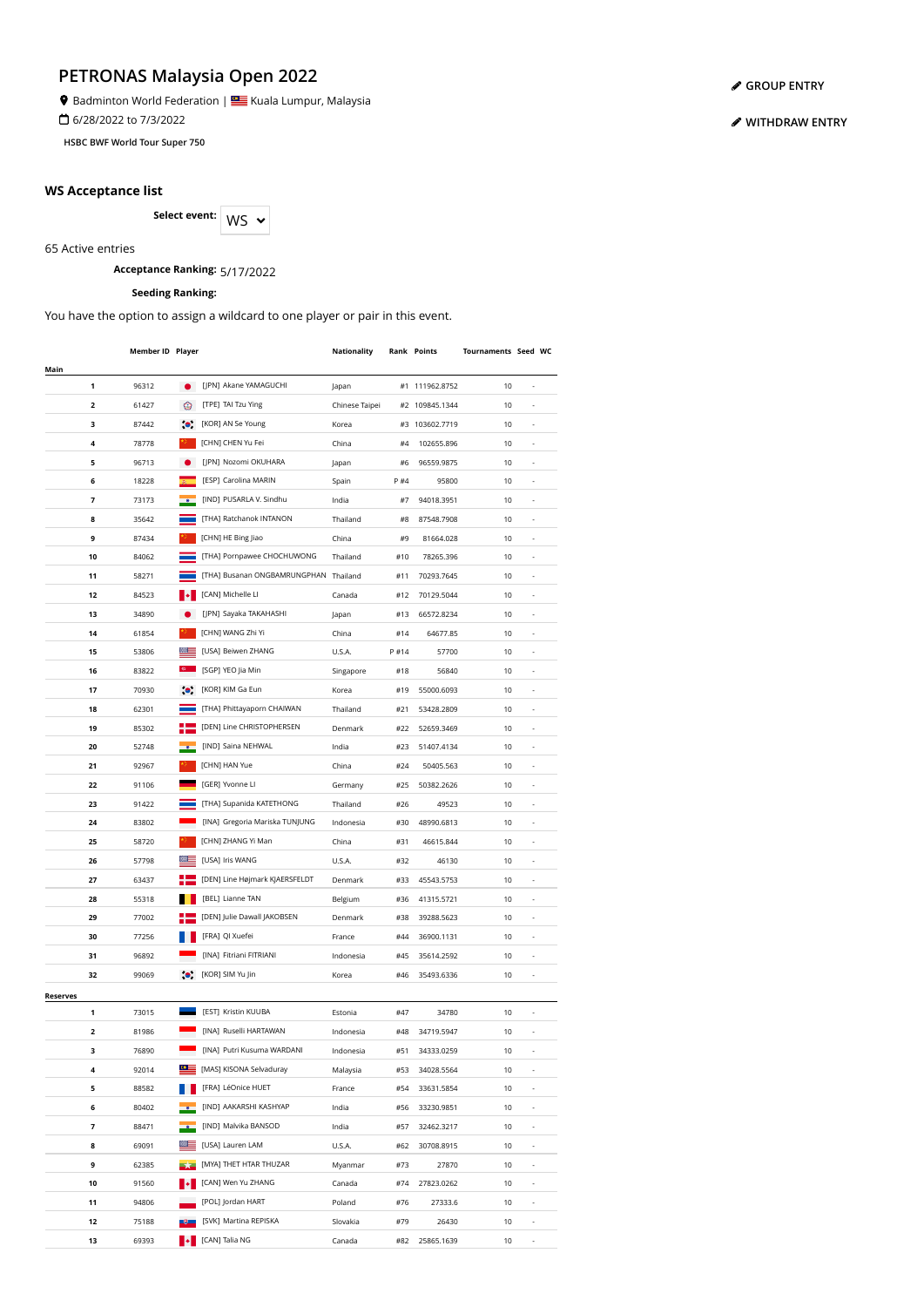|                    | Member ID Player |                                     | <b>Nationality</b> |      | <b>Rank Points</b> | Tournaments Seed WC |                          |  |
|--------------------|------------------|-------------------------------------|--------------------|------|--------------------|---------------------|--------------------------|--|
| 14<br>83074        |                  | [USA] Jennie GAI                    | U.S.A.             | #93  | 23317.0202         | 10                  |                          |  |
| 15<br>60397        |                  | [CZE] Tereza ŠVÁBÍKOVÁ              | Czech Republic     | #107 | 21395.8967         | 10                  | ٠                        |  |
| 16<br>88809        | $-6$             | [IND] Sri Krishna Priya KUDARAVALLI | India              | #115 | 20400              | 10                  | ٠                        |  |
| 17<br>96877        |                  | [UKR] Polina BUHROVA                | Ukraine            | #123 | 19720              | 10                  | $\overline{\phantom{a}}$ |  |
| 18<br>98804        |                  | [HUN] Daniella GONDA                | Hungary            | #129 | 18930              | 10                  | ÷,                       |  |
| 19<br>80889        |                  | [IRL] Rachael DARRAGH               | Ireland            | #135 | 18400              | 10                  | ä,                       |  |
| 20<br>81909        | $\circ$ $\equiv$ | [MAS] EOON Qi Xuan                  | Malaysia           | #136 | 18266.621          | 10                  |                          |  |
| 21<br>57175        |                  | [SWE] Edith URELL                   | Sweden             | #172 | 13892.6254         | 10                  | ÷,                       |  |
| 22<br>64349        |                  | [INA] Komang Ayu Cahya DEWI         | Indonesia          | #174 | 13811.8261         | 5                   | ÷,                       |  |
| 23<br>58478        |                  | [IRL] Kate FROST                    | Ireland            | #177 | 12750              | 10                  | ٠                        |  |
| 88399<br>24        |                  | [USA] Ishika JAISWAL                | U.S.A.             | #193 | 11540              | 6                   | ٠                        |  |
| 25<br>64766        |                  | [UKR] Mariia STOLIARENKO            | Ukraine            | #195 | 11460              | 10                  | $\overline{\phantom{a}}$ |  |
| 26<br>87718        |                  | [INA] Stephanie WIDJAJA             | Indonesia          | #217 | 10062.6            | 7                   | ä,                       |  |
| 27<br>73761        | $\circ$ $\equiv$ | [MAS] MYISHA Mohd Khairul           | Malaysia           | #225 | 9592.0739          | 7                   | ×,                       |  |
| 28<br>69396        |                  | [THA] Sirada ROONGPIBOONSOPIT       | Thailand           | #236 | 9170               | 3                   | ×,                       |  |
| 58840<br>29        | $\circ$ $=$      | [MAS] Siti NURSHUHAINI              | Malaysia           | #237 | 9155               | 7                   | ×,                       |  |
| 30<br>61882        |                  | [USA] Francesca CORBETT             | U.S.A.             | #247 | 8664.9437          | 7                   | ×,                       |  |
| 77988<br>31        |                  | [INA] Aisyah Sativa FATETANI        | Indonesia          | #285 | 7299.1585          | 6                   | $\overline{\phantom{a}}$ |  |
| 32<br>99713        |                  | [INA] Bilgis PRASISTA               | Indonesia          | #302 | 6713.5875          | 3                   | $\overline{\phantom{a}}$ |  |
| 33<br>96531        |                  | [IND] Srivedya GURAZADA             | India              | #349 | 5310               | 6                   | ×,                       |  |
| Withdrawn          |                  |                                     |                    |      |                    |                     |                          |  |
| 5/20/2022<br>76349 |                  | [UKR] Maria ULITINA                 | Ukraine            | #59  | 32070              | 10                  |                          |  |
| 5/26/2022<br>94712 |                  | [JPN] Asuka TAKAHASHI               | Japan              | #50  | 34499.9571         | 10                  | ٠                        |  |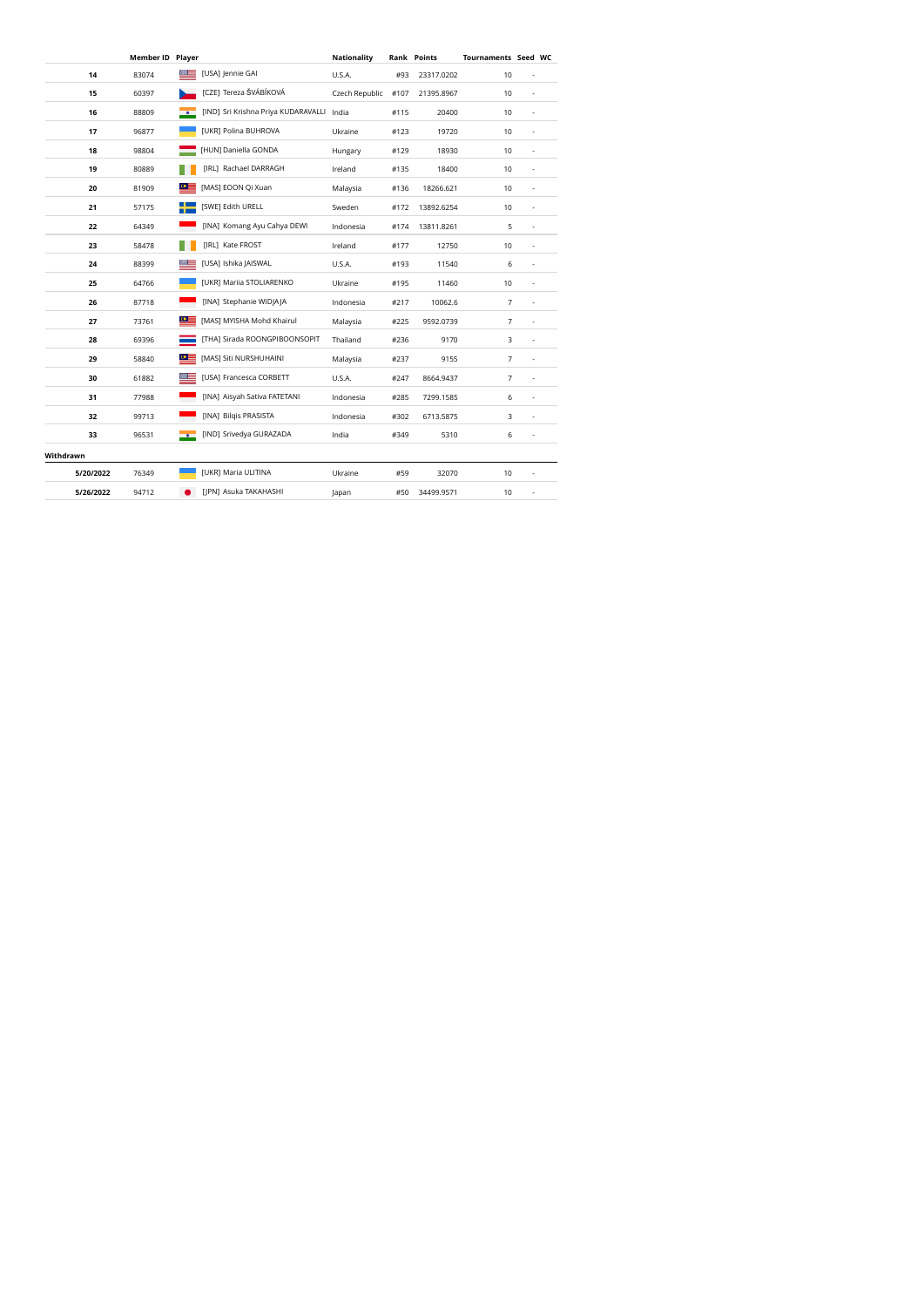**9** Badminton World Federation | **SALLA BEAD** Kuala Lumpur, Malaysia

6/28/2022 to 7/3/2022

**HSBC BWF World Tour Super 750**

## **MD Acceptance list**

Select event: MD  $\sim$ 

45 Active entries

**Acceptance Ranking:** 5/17/2022

**Seeding Ranking:**

| Main                    | Member ID Player |                                                                          | <b>Nationality</b>               |     | <b>Rank Points</b> | <b>Notional/Protected</b><br>points | <b>Tournaments Seed</b> |   |
|-------------------------|------------------|--------------------------------------------------------------------------|----------------------------------|-----|--------------------|-------------------------------------|-------------------------|---|
| 1                       | 80057<br>26394   | [INA]Kevin Sanjaya SUKAMULJO<br>[INA]Marcus Fernaldi GIDEON              | Indonesia<br>Indonesia           | #1  | 111827             |                                     | 30                      |   |
| $\overline{\mathbf{2}}$ | 51074<br>52749   | [INA]Hendra SETIAWAN<br>[INA]Mohammad AHSAN                              | Indonesia<br>Indonesia           | #2  | 104195             |                                     | 37                      |   |
| 3                       | 81657<br>67903   | [JPN]Takuro HOKI<br>· [JPN]Yugo KOBAYASHI                                | Japan<br>Japan                   | #3  | 101750             |                                     | 32                      |   |
| 4                       | 96514<br>69448   | <sup>©</sup> [TPE]WANG Chi-Lin<br><sup>©</sup> [TPE]LEE Yang             | Chinese Taipei<br>Chinese Taipei | #4  | 101668             |                                     | 39                      |   |
| 5                       | 56203<br>99389   | [MAS]Aaron CHIA<br>[MAS]SOH Wooi Yik                                     | Malaysia<br>Malaysia             | #6  | 81948              |                                     | 42                      |   |
| 6                       | 88876<br>91130   | [INA]Fajar ALFIAN<br>[INA]Muhammad Rian ARDIANTO                         | Indonesia<br>Indonesia           | #7  | 80305              |                                     | 36                      |   |
| $\overline{\mathbf{z}}$ | 70500<br>72435   | <b>EDITY</b> [IND]Chirag SHETTY<br><b>E</b> [IND]Satwiksairaj RANKIREDDY | India<br>India                   | #8  | 80016              |                                     | 34                      |   |
| 8                       | 92980<br>44414   | <b>E</b> [DEN]Kim ASTRUP<br><b>THE [DEN]Anders Skaarup RASMUSSEN</b>     | Denmark<br>Denmark               | #9  | 76819              |                                     | 38                      |   |
| 9                       | 84064<br>99066   | MASJONG Yew Sin<br><b>EXECUTED EE Yi</b>                                 | Malaysia<br>Malaysia             | #10 | 72490              |                                     | 41                      |   |
| 10                      | 90768<br>94814   | [MAS]GOH Sze Fei<br>[MAS]Nur IZZUDDIN                                    | Malaysia<br>Malaysia             | #12 | 66715              |                                     | 35                      |   |
| 11                      | 68045<br>64909   | <b>GERJMark LAMSFUSS</b><br>[GER]Marvin SEIDEL                           | Germany<br>Germany               | #13 | 66428              |                                     | 42                      |   |
| $12$                    | 74732<br>94430   | [INA]Pramudya KUSUMAWARDANA<br>[INA]Yeremia Erich Yoche Yacob RAMBITAN   | Indonesia<br>Indonesia           | #16 | 62397              |                                     | 27                      |   |
| 13                      | 79658<br>91440   | [INA]Bagas MAULANA<br>[INA]Muhammad Shohibul FIKRI                       | Indonesia<br>Indonesia           | #20 | 58122              |                                     | 30                      |   |
| 14                      | 88405<br>77123   | [JPN]Akira KOGA<br>[JPN]Taichi SAITO                                     | Japan<br>Japan                   | #22 | 54137              |                                     | 28                      |   |
| 15                      | 66513<br>77262   | :•: [KOR]SEO Seung Jae<br>:● [KOR]KANG Min Hyuk                          | Korea<br>Korea                   | #74 | 25956.3            | 51913                               |                         | 5 |
|                         | 68633<br>84786   | [INA]Leo Rolly CARNANDO<br>[INA]Daniel MARTHIN                           | Indonesia<br>Indonesia           | #23 | 50267              |                                     | 23                      |   |
| 17                      | 59709<br>56746   | [TPE]YANG Po Han<br>⊛<br><sup>©</sup> [TPE]LU Ching Yao                  | Chinese Taipei<br>Chinese Taipei | #24 | 50119              |                                     | 37                      |   |
| 18                      | 72885<br>61628   | <b>Filter</b> [FRA]Christo POPOV<br><b>F</b> [FRA]Toma Junior POPOV      | France<br>France                 | #28 | 46838              |                                     | 29                      |   |
| 19                      | 93367<br>58241   | [CHN]LIU Yu Chen<br>[CHN]OU Xuan Yi                                      | China<br>China                   |     | #83 22721.8567     | 45444                               |                         | 4 |
| 20                      | 89680<br>74324   | • [IPN]Yoshinori TAKEUCHI<br>[JPN]Keiichiro MATSUI                       | Japan<br>Japan                   | #31 | 42551              |                                     | 19                      |   |
| 21                      | 67810<br>61444   | <sup>*</sup> [KOR]CHOI Sol Gyu<br>ं•ें [KOR]KIM Won Ho                   | Korea<br>Korea                   | #94 | 20921.1            | 41842                               |                         | 5 |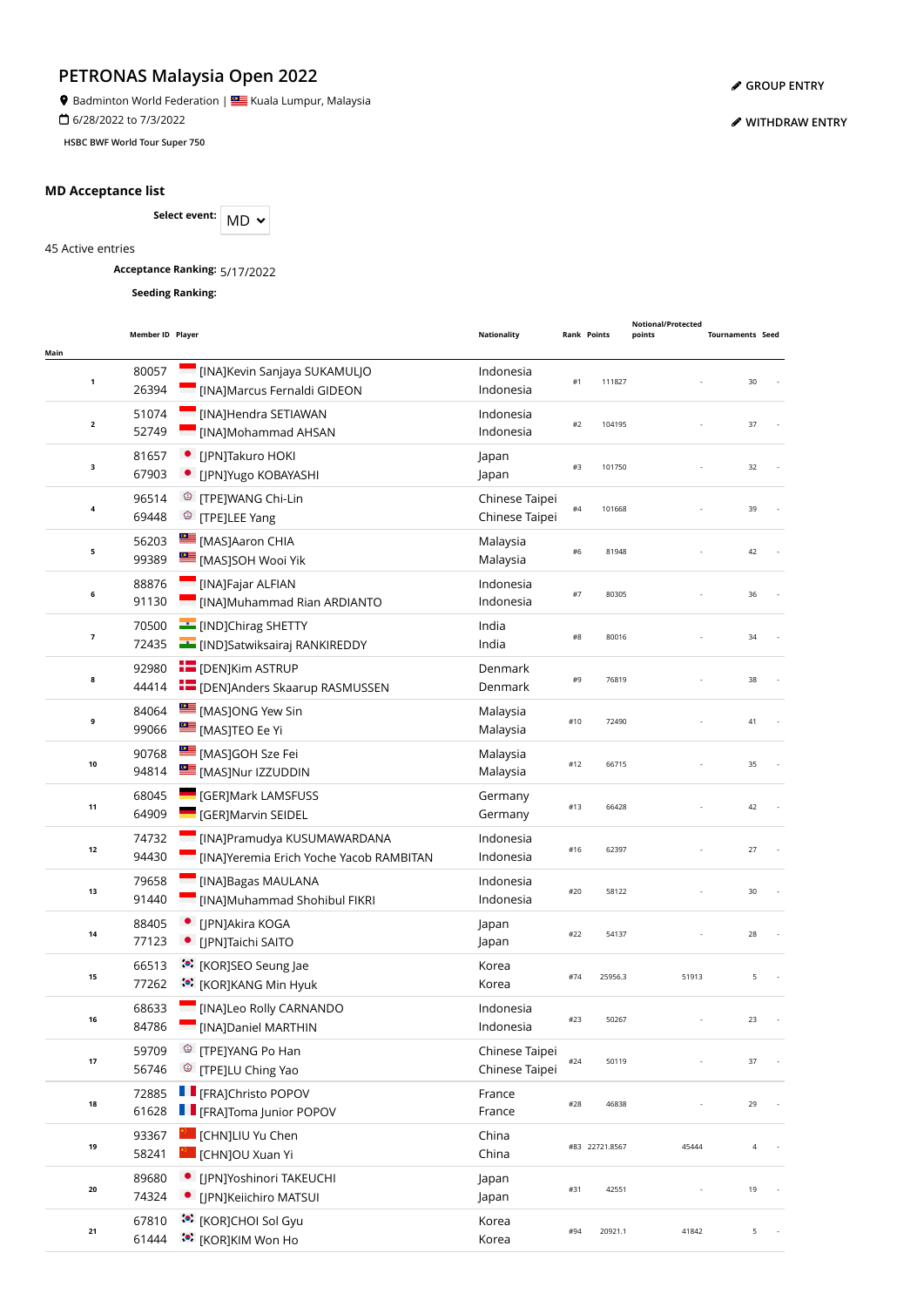|                         |                           |                                                                           |                                |      |                    | Notional/Protected |                         |  |
|-------------------------|---------------------------|---------------------------------------------------------------------------|--------------------------------|------|--------------------|--------------------|-------------------------|--|
|                         | Member ID Player<br>78409 | [MAS]MAN Wei Chong                                                        | <b>Nationality</b><br>Malaysia |      | <b>Rank Points</b> | points             | <b>Tournaments Seed</b> |  |
| 22                      | 85129                     | MASJKai Wun TEE                                                           | Malaysia                       | #34  | 41000              |                    | 13                      |  |
|                         | 69316                     | <b>EDENJeppe BAY</b>                                                      | Denmark                        |      |                    |                    |                         |  |
| 23                      | 60909                     | <b>E</b> [DEN]Lasse MØLHEDE                                               | Denmark                        | #39  | 39733              |                    | 9                       |  |
|                         | 73936                     | <b>THAJSupak JOMKOH</b>                                                   | Thailand                       |      |                    |                    |                         |  |
| 24                      | 73633                     | THA]Kittinupong KEDREN                                                    | Thailand                       | #41  | 38883              |                    | $10$                    |  |
| 25                      | 93858                     | [NED]Ruben JILLE                                                          | Netherlands                    | #44  | 37720              |                    | 25                      |  |
|                         | 91971                     | NED]Ties VAN DER LECQ                                                     | Netherlands                    |      |                    |                    |                         |  |
| 26                      | 24172                     | IND]REDDY B. Sumeeth                                                      | India                          | #45  | 36969              |                    | 24                      |  |
|                         | 59803                     | <b>E</b> [IND]ATTRI Manu                                                  | India                          |      |                    |                    |                         |  |
| 27                      | 99181<br>85184            | <sup>6</sup> [SGP]HEE Yong Kai Terry                                      | Singapore                      | #50  | 33417              |                    | 14                      |  |
|                         |                           | [SGP]LOH Kean Hean                                                        | Singapore                      |      |                    |                    |                         |  |
| 28                      | 58678<br>84812            | [CHN]TAN Qiang<br>CHNJREN Xiang Yu                                        | China<br>China                 |      | #128 14742.9333    | 29486              | 4                       |  |
|                         | 59068                     | <b>F</b> [IRL]Joshua MAGEE<br>Ш                                           | Ireland                        |      |                    |                    |                         |  |
| 29                      | 92985                     | <b>F</b> [IRL]Paul REYNOLDS                                               | Ireland                        | #60  | 29050              |                    | 30                      |  |
|                         | 54171                     | <b>EMASJLIM Khim Wah</b>                                                  | Malaysia                       |      |                    |                    |                         |  |
| 30                      | 70443                     | [MAS]Nur Mohd Azriyn Ayub AZRIYN                                          | Malaysia                       | #131 | 14360              | 28720              | 5                       |  |
|                         | 93757                     | [MAS]LOW Juan Shen                                                        | Malaysia                       |      |                    |                    |                         |  |
| 31                      | 54805                     | [MAS]GOH V Shem                                                           | Malaysia                       | #99  | 19890              | 28414              | 7                       |  |
|                         | 59673                     | [CHN]HE Ji Ting                                                           | China                          |      |                    |                    |                         |  |
| 32                      | 61160                     | [CHN]ZHOU Hao Dong                                                        | China                          |      | #139 13925.6236    | 27851              | 4                       |  |
| <b>Reserves</b>         |                           |                                                                           |                                |      |                    |                    |                         |  |
| $\mathbf 1$             | 67654                     | <b>EMASJTAN Kian Meng</b>                                                 | Malaysia                       | #73  | 26340              |                    | 9                       |  |
|                         | 52071                     | MASJTAN Wee Kiong                                                         | Malaysia                       |      |                    |                    |                         |  |
| $\overline{\mathbf{2}}$ | 88726                     | <b>GERJones Ralfy JANSEN</b>                                              | Germany                        |      | #150 13066.6667    | 26133              | 4                       |  |
|                         | 78935                     | <b>GER]Jan Colin VOELKER</b>                                              | Germany                        |      |                    |                    |                         |  |
| 3                       | 69313<br>58219            | <b>IMDJAshith SURYA</b><br>EIND]Vasantha Kumar HANUMAIAH RANGANATHA India | India                          | #77  | 23650              |                    | 20                      |  |
|                         | 88642                     | MASJMuhammad HAIKAL                                                       |                                |      |                    |                    |                         |  |
| 4                       | 67949                     | [MAS]Junaidi ARIF                                                         | Malaysia<br>Malaysia           | #80  | 22960              |                    | 10                      |  |
|                         | 93791                     | I + [CAN]Jason Anthony HO-SHUE                                            | Canada                         |      |                    |                    |                         |  |
| 5                       | 69194                     | I + [CAN]Joshua HURLBURT-YU                                               | Canada                         |      |                    | 22760              |                         |  |
|                         | 90531                     | CHN]LIANG Wei Keng                                                        | China                          |      |                    |                    |                         |  |
| 6                       | 55414                     | <b>CHNJWANG Chang</b>                                                     | China                          |      |                    | 21810              |                         |  |
|                         | 67294                     | [MAS]Yee Jun CHANG                                                        | Malaysia                       |      |                    |                    |                         |  |
| $\overline{\textbf{7}}$ | 88322                     | [MAS]Roy King YAP                                                         | Malaysia                       | #171 | 11390              | 18983              | 6                       |  |
| 8                       | 71294                     | MASJWONG Tien Ci                                                          | Malaysia                       | #201 | 9420               | 18840              | 4                       |  |
|                         | 78425                     | [MAS]BOON Xin Yuan                                                        | Malaysia                       |      |                    |                    |                         |  |
| 9                       | 61834                     | [MAS]LOW Hang Yee                                                         | Malaysia                       | #202 | 9400               | 18800              | 4                       |  |
|                         | 79732                     | MASJCHIA Weijie                                                           | Malaysia                       |      |                    |                    |                         |  |
| 10                      | 82700<br>59445            | MRIJTejraj PULTOO                                                         | Mauritius<br>Mauritius         |      | #190 10325.505     | 17209              | 6                       |  |
|                         |                           | [MRI]Jean Bernard BONGOUT                                                 |                                |      |                    |                    |                         |  |
| 11                      | 80497<br>94647            | <b>USAJVinson CHIU</b><br>EUSA]Joshua YUAN                                | U.S.A.<br>U.S.A.               | #126 | 14932              |                    | 9                       |  |
|                         | 68681                     | <sup>®</sup> [TPE]CHANG Ko-Chi                                            | Chinese Taipei                 |      |                    |                    |                         |  |
| $12$                    | 79052                     | <sup>©</sup> [TPE]PO Li-Wei                                               | Chinese Taipei                 |      |                    | 14604              |                         |  |
|                         | 58328                     | UKRJDANYLO BOSNIUK                                                        | Ukraine                        |      |                    |                    |                         |  |
| 13                      | 78890                     | <b>E [AZE]Ade Resky DWICAHYO</b>                                          | Azerbaijan                     |      |                    | 10088              |                         |  |
| Withdrawn               |                           |                                                                           |                                |      |                    |                    |                         |  |
|                         | 74945                     | [INA]Ade Yusuf SANTOSO                                                    | Indonesia                      |      |                    |                    | 17                      |  |
| 5/23/2022               | 59822                     | [INA]Wahyu Nayaka ARYA PANGKARYANIRA                                      | Indonesia                      | #35  | 40680              |                    |                         |  |
| 5/24/2022               | 91739                     | <b>F</b> [FRA]Fabien DELRUE                                               | France                         | #33  | 42035              |                    | 23                      |  |
|                         | 88264                     | FRAJWilliam VILLEGER                                                      | France                         |      |                    |                    |                         |  |
| 5/24/2022               | 89721                     | [IND]Shyam PRASAD                                                         | India                          | #149 | 13100              | 26200              | 5                       |  |
|                         | 77429                     | [IND]S. Sunjith (Jr)                                                      | India                          |      |                    |                    |                         |  |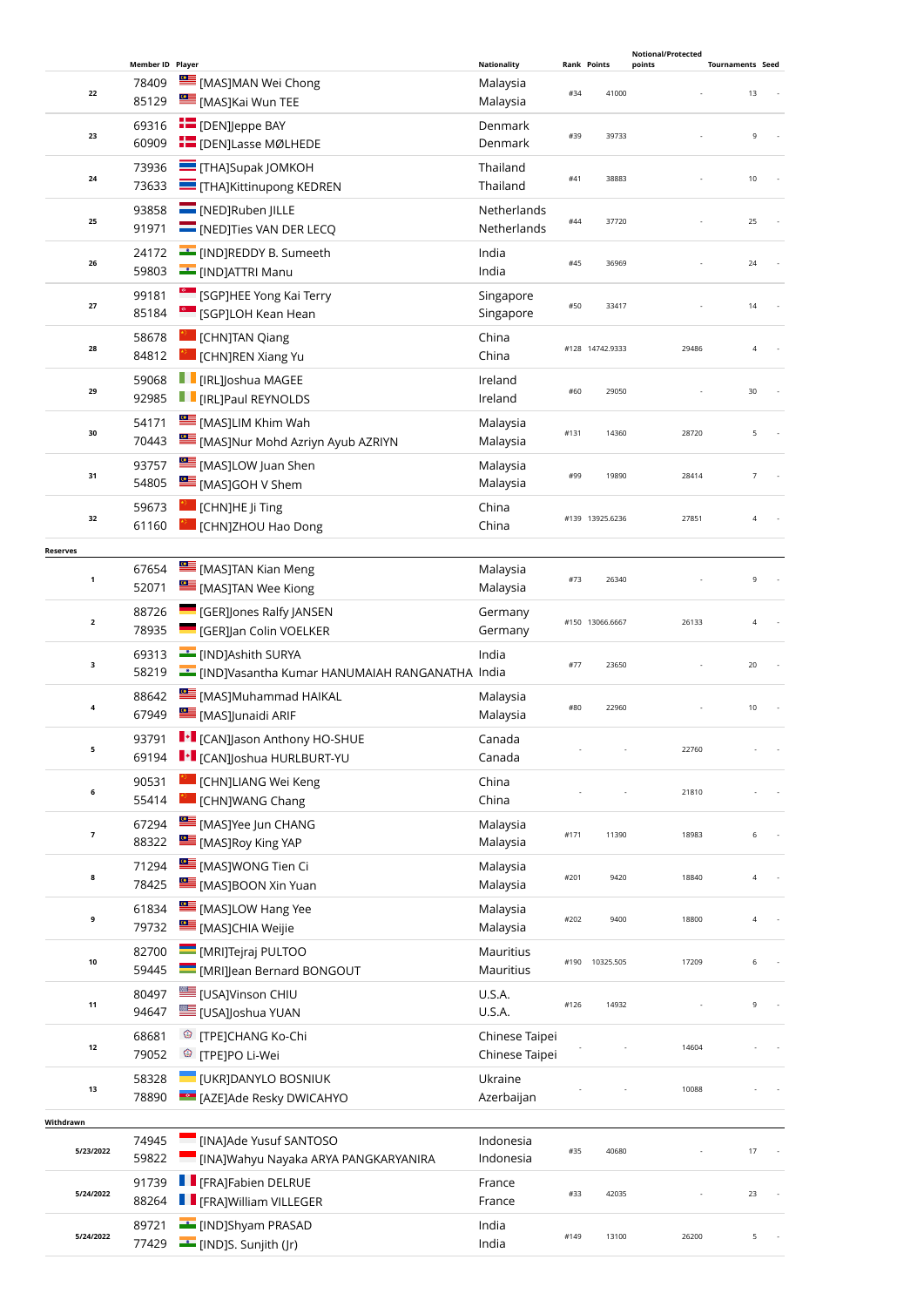|           |                |                                                                                                                                                        |      |           | <b>Notional/Protected</b> |                         |                                             |
|-----------|----------------|--------------------------------------------------------------------------------------------------------------------------------------------------------|------|-----------|---------------------------|-------------------------|---------------------------------------------|
|           |                | <b>Nationality</b>                                                                                                                                     |      |           | points                    |                         |                                             |
| 5/25/2022 | 39276<br>84007 | Korea<br>Korea                                                                                                                                         | #121 | 16020     |                           |                         |                                             |
| 5/25/2022 | 82502          | Korea<br>Korea                                                                                                                                         | #207 | 9114.5667 |                           |                         |                                             |
| 5/25/2022 | 59319<br>77618 | Korea<br>Korea                                                                                                                                         | #313 | 5270      |                           |                         |                                             |
|           |                | Member ID Plaver<br>:•: [KOR]KIM Gi Jung<br>ं•ें [KOR]KIM Sa Rang<br>ं [KOR]NA Sung Seung<br>74816 <sup>:</sup> [KOR]Yong JIN<br>ः [KOR]Young Hyuk KIM |      |           | <b>Rank Points</b>        | 32040<br>18229<br>10540 | <b>Tournaments Seed</b><br>$\sim$<br>$\sim$ |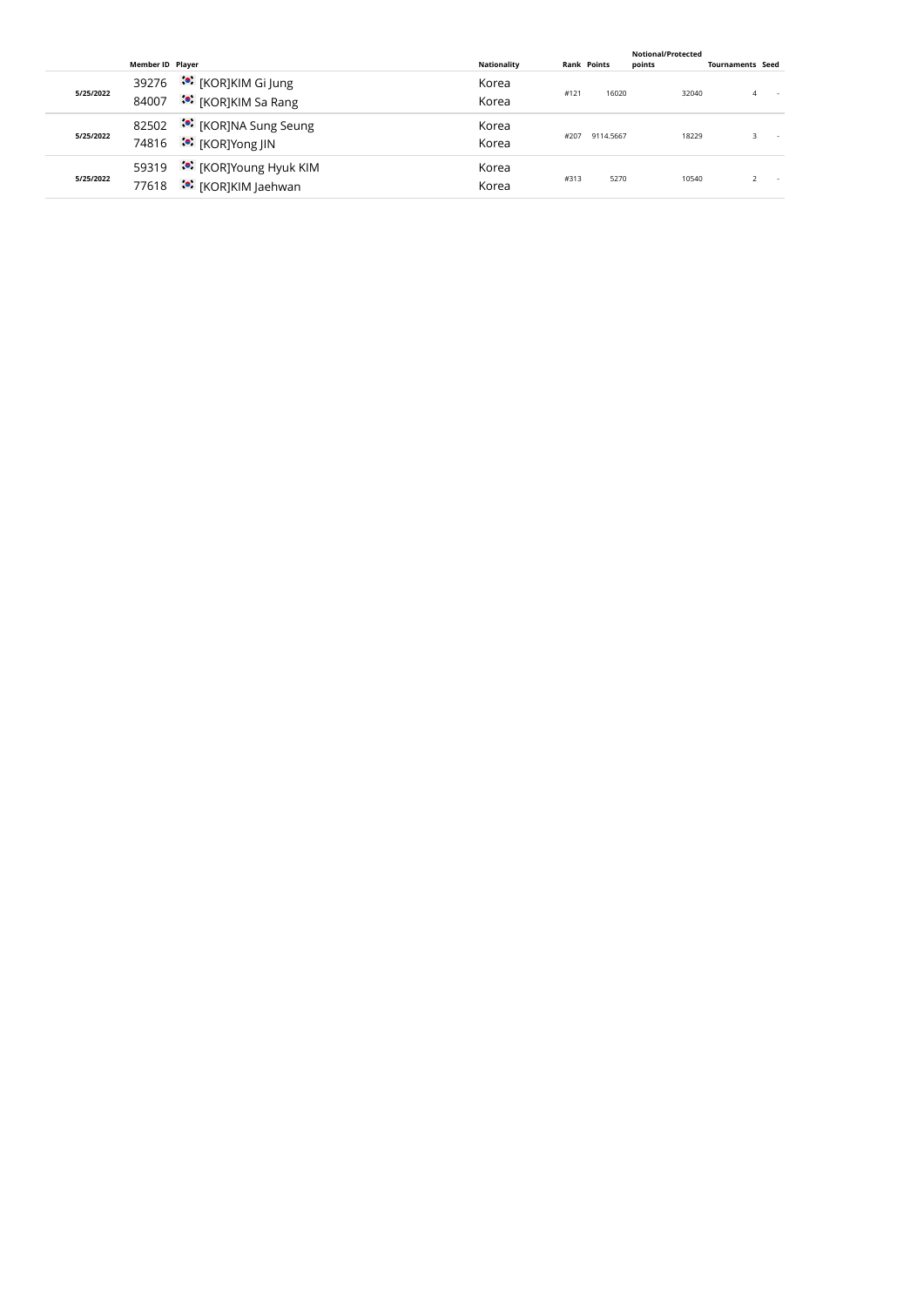**9** Badminton World Federation | **SALLA BEAD** Kuala Lumpur, Malaysia

6/28/2022 to 7/3/2022

**HSBC BWF World Tour Super 750**

## **WD Acceptance list**

Select event: WD  $\sim$ 

39 Active entries

**Acceptance Ranking:** 5/17/2022

**Seeding Ranking:**

|              | Member ID Player |                                       | <b>Nationality</b> |       | <b>Rank Points</b> | Notional/Protected<br>points | <b>Tournaments Seed</b> |  |
|--------------|------------------|---------------------------------------|--------------------|-------|--------------------|------------------------------|-------------------------|--|
| Main         |                  |                                       |                    |       |                    |                              |                         |  |
| 1            | 94125            | [CHN]CHEN Qing Chen                   | China              | #1    | 110466             |                              | 27                      |  |
|              | 65144            | I [CHN]JIA Yi Fan                     | China              |       |                    |                              |                         |  |
| $\mathbf{2}$ | 91292            | <b><sup>**</sup></b> [KOR]LEE So Hee  | Korea              | #2    | 103680             |                              | 33                      |  |
|              | 87473            | :•: [KOR]SHIN Seung Chan              | Korea              |       |                    |                              |                         |  |
| 3            | 55874            | :•: [KOR]KIM So Yeong                 | Korea              | #3    | 103125             |                              | 39                      |  |
|              | 71391            | :•: [KOR]KONG Hee Yong                | Korea              |       |                    |                              |                         |  |
| 4            | 71023            | · [JPN]Yuki FUKUSHIMA                 | Japan              |       | P #4 102891.1622   | 101608                       | 27                      |  |
|              | 94519            | [JPN]Sayaka HIROTA                    | Japan              |       |                    |                              |                         |  |
| 5            | 77832            | [JPN]Wakana NAGAHARA                  | Japan              | #5    | 98183              |                              | 24                      |  |
|              | 81609            | • [JPN]Mayu MATSUMOTO                 | Japan              |       |                    |                              |                         |  |
| 6            | 68282            | [JPN]Chiharu SHIDA                    | Japan              | #7    | 91543              |                              | 27                      |  |
|              | 65212            | [JPN]Nami MATSUYAMA                   | Japan              |       |                    |                              |                         |  |
| 7            | 24686            | <b>THA]Jongkolphan KITITHARAKUL</b>   | Thailand           | $\#8$ | 78877              |                              | 47                      |  |
|              | 84669            | <b>THA]Rawinda PRAJONGJAI</b>         | Thailand           |       |                    |                              |                         |  |
| 8            | 46169            | <b>BUL</b> ]Stefani STOEVA            | <b>Bulgaria</b>    | #9    | 71250              |                              | 37                      |  |
|              | 43840            | <b>BULJGabriela STOEVA</b>            | <b>Bulgaria</b>    |       |                    |                              |                         |  |
| 9            | 85551            | MASJPearly TAN                        | Malaysia           | #10   | 64445              |                              | 30                      |  |
|              | 68628            | [MAS]THINAAH Muralitharan             | Malaysia           |       |                    |                              |                         |  |
| 10           | 65984            | <b>CHNJDU Yue</b>                     | China              | #57   | 29805.0667         | 59610                        | 5                       |  |
|              | 78837            | <b>CHN]LI Wen Mei</b>                 | China              |       |                    |                              |                         |  |
| 11           | 85331            | <b>CHNJZHENG Yu</b>                   | China              | #58   | 29687.5            | 59375                        | 5                       |  |
|              | 85914            | [CHN]ZHANG Shu Xian                   | China              |       |                    |                              |                         |  |
| 12           | 81462            | [INA]Apriyani RAHAYU                  | Indonesia          |       |                    | 57837                        |                         |  |
|              | 88097            | [INA]Siti Fadia Silva RAMADHANTI      | Indonesia          |       |                    |                              |                         |  |
| 13           | 87428            | [JPN]Kie NAKANISHI                    | Japan              | #18   | 54510              |                              | 15                      |  |
|              | 88135            | [JPN]Rin IWANAGA                      | Japan              |       |                    |                              |                         |  |
| 14           | 83419            | :• [KOR]KIM Hye Jeong                 | Korea              | #21   | 51467              |                              | 10                      |  |
|              | 99778            | <sup>:</sup> [KOR]JEONG Na Eun        | Korea              |       |                    |                              |                         |  |
| 15           | 60567            | [CHN]LIU Xuan Xuan                    | China              | #22   | 51266              |                              | 29                      |  |
|              | 68753            | [CHN]XIA Yu Ting                      | China              |       |                    |                              |                         |  |
| 16           | 17515            | <b>EDDY N. Sikki</b>                  | India              | #23   | 50306              |                              |                         |  |
|              | 49765            | [IND]Ashwini PONNAPPA                 | India              |       |                    |                              |                         |  |
| 17           | 98052            | [GER]Isabel LOHAU                     | Germany            | #24   | 49930              |                              | 40                      |  |
|              | 83942            | [GER]Linda EFLER                      | Germany            |       |                    |                              |                         |  |
| 18           | 56706            | © [KOR]BAEK Ha Na                     | Korea              | #67   | 28008.7729         | 46681                        | 6                       |  |
|              | 66115            | <b><sup>to</sup>:</b> [KOR]LEE Yu Lim | Korea              |       |                    |                              |                         |  |
|              | 80871            | <b>THA]Benyapa AIMSAARD</b>           | Thailand           |       |                    |                              |                         |  |
| 19           | 79198            | <b>THAJNuntakarn AIMSAARD</b>         | Thailand           | #28   | 45895              |                              | 23                      |  |
|              | 70093            | <b>EXECUTE:</b> [MAS]LIM Chiew Sien   | Malaysia           |       |                    |                              |                         |  |
| 20           | 54149            | ≝<br>[MAS]Vivian HOO                  | Malaysia           | #36   | 38640              |                              | 13                      |  |
|              | 96455            | [INA]Ribka SUGIARTO                   | Indonesia          |       |                    |                              |                         |  |
| 21           | 77316            | [INA]Febby Valencia Dwijayanti GANI   | Indonesia          |       |                    | 37507                        |                         |  |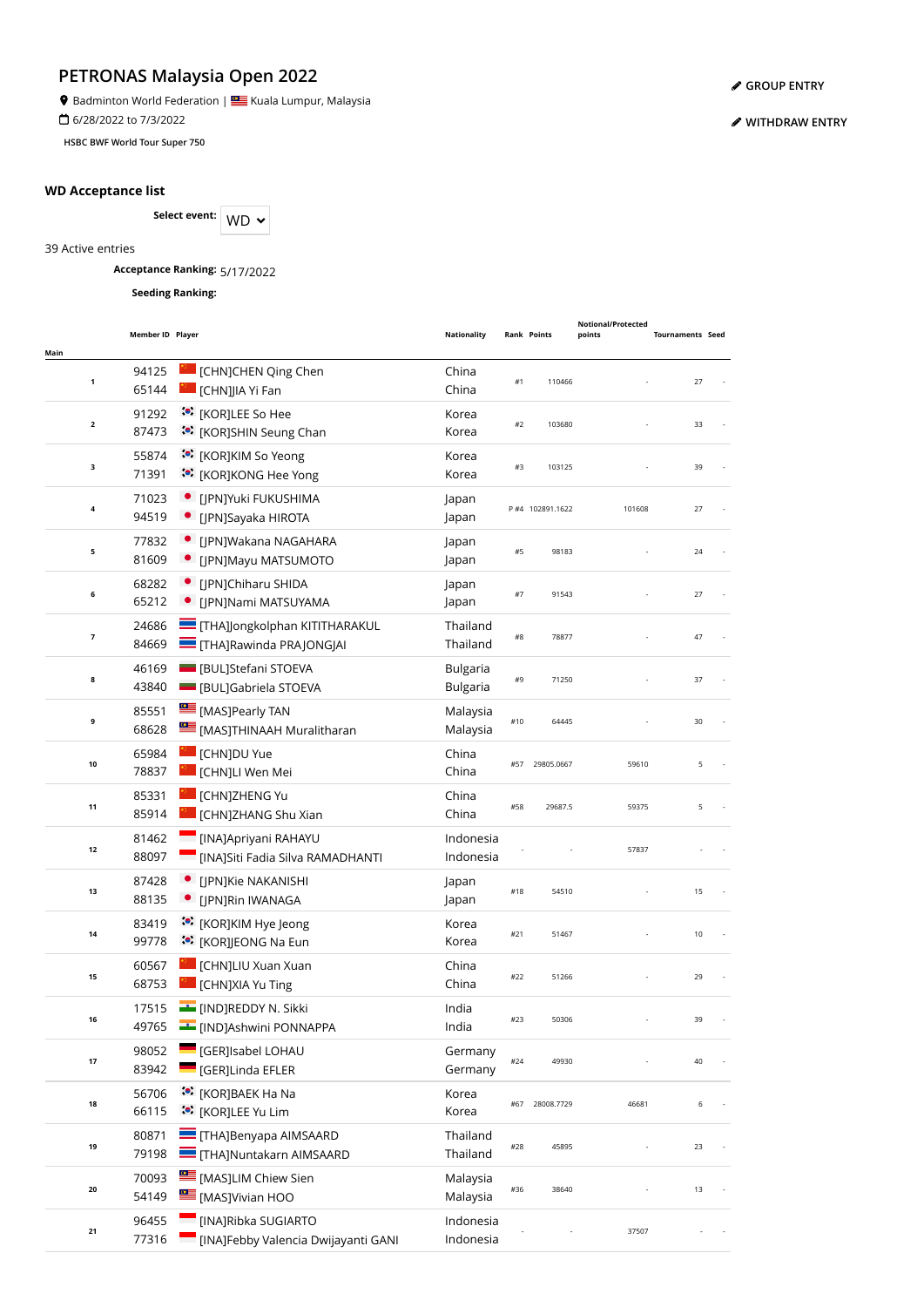|                         | Member ID Player |                                               | <b>Nationality</b>   | <b>Rank Points</b> |                 | Notional/Protected<br>points | <b>Tournaments Seed</b> |
|-------------------------|------------------|-----------------------------------------------|----------------------|--------------------|-----------------|------------------------------|-------------------------|
|                         | 57791            | <b>I</b> • [CAN]Catherine CHOI                | Canada               |                    |                 |                              |                         |
| 22                      | 86226            | <b>I</b> • [CAN]Josephine WU                  | Canada               | #45                | 34542           |                              | 19                      |
|                         | 62570            | MASJAnna Ching Yik CHEONG                     | Malaysia             |                    |                 |                              |                         |
| 23                      | 63539            | [MAS]TEOH Mei Xing                            | Malaysia             | #50                | 32185           |                              | 11                      |
|                         | 98854            | <b>F</b> [FRA]Anne TRAN                       |                      |                    |                 |                              |                         |
| 24                      | 99891            | <b>TE</b> [FRA]Margot LAMBERT                 | France<br>France     | #55                | 31135           |                              | 12                      |
|                         |                  |                                               |                      |                    |                 |                              |                         |
| 25                      | 78909            | <b>E</b> [IND]Ashna ROY                       | India                | #122               | 15100           | 30200                        | $\overline{4}$          |
|                         | 59455            | E [IND]Haritha MANAZHIYIL HARINARAYANAN India |                      |                    |                 |                              |                         |
| 26                      | 76507            | ● [BRA]Samia LIMA                             | <b>Brazil</b>        | #60                | 29512           |                              | 17                      |
|                         | 57457            | <b>S</b> [BRA]Jaqueline LIMA                  | Brazil               |                    |                 |                              |                         |
| 27                      | 88399            | <b>USA]Ishika JAISWAL</b>                     | U.S.A.               | #108               | 17450           | 29083                        | 6                       |
|                         | 96531            | <b>Example 19</b> [IND]Srivedya GURAZADA      | India                |                    |                 |                              |                         |
| 28                      | 59892            | <b>THAJAtitaya POVANON</b>                    | Thailand             |                    |                 | 28293                        |                         |
|                         | 99988            | <b>THAJOrnnicha JONGSATHAPORNPARN</b>         | Thailand             |                    |                 |                              |                         |
|                         | 97171            | IND]Ashwini BHAT K.                           | India                |                    |                 |                              |                         |
| 29                      | 77808            | <b>EL [IND]Shikha GAUTAM</b>                  | India                | #66                | 28230           |                              | 15                      |
|                         | 79664            | [INA]Febriana Dwipuji KUSUMA                  | Indonesia            |                    |                 |                              |                         |
| 30                      | 67761            | [INA]Amalia Cahaya PRATIWI                    | Indonesia            |                    | #102 18648.0953 | 26640                        | $\overline{7}$          |
|                         | 31614            | UKR]Yelyzaveta ZHARKA                         | Ukraine              |                    |                 |                              |                         |
| 31                      | 64766            | <b>UKRJMariia STOLIARENKO</b>                 | Ukraine              | #69                | 26440           |                              | 14                      |
|                         | 90741            | <b>EXECUTE:</b> [MAS]LOW Yeen Yuan            | Malaysia             |                    |                 |                              |                         |
| 32                      | 85465            | <b>EMAS</b> [MAS] Valeree SIOW                | Malaysia             | #74                | 25045           |                              | 13                      |
| <b>Reserves</b>         |                  |                                               |                      |                    |                 |                              |                         |
|                         | 88389            | <b>EXAMPLE THAKER</b>                         | India                |                    |                 |                              |                         |
| $\mathbf 1$             | 75190            | [IND]Simran SINGHI                            | India                | #75                | 24857           |                              | 13                      |
|                         | 58478            | <b>I</b> [IRL]Kate FROST                      | Ireland              |                    |                 |                              |                         |
| $\mathbf{2}$            | 58337            | <b>F</b> [IRL]Moya RYAN                       | Ireland              | #82                | 22980           |                              | 23                      |
|                         | 57180            | <b>GER]Emma MOSZCZYNSKI</b>                   | Germany              |                    |                 |                              |                         |
| з                       | 78795            | <b>GERJStine KUESPERT</b>                     | Germany              | #88                | 21675           |                              | 11                      |
|                         | 65708            | [USA]Allison LEE                              | U.S.A.               |                    |                 |                              |                         |
| 4                       | 61882            | <b>EDITION</b> [USA]Francesca CORBETT         | U.S.A.               | #90                | 21106           |                              | 11                      |
|                         | 84117            | [INA]Melani MAMAHIT                           | Indonesia            |                    |                 |                              |                         |
| 5                       | 80300            | [INA]Tryola NADIA                             | Indonesia            | #162               | 10125           | 20250                        | 5                       |
|                         | 68441            | <b>THA]Puttita SUPAJIRAKUL</b>                | Thailand             |                    |                 |                              |                         |
| 6                       | 74980            | <b>THA]Supissara PAEWSAMPRAN</b>              | Thailand             | #245               | 6470            | 12940                        | $\overline{2}$          |
|                         |                  | THA]Pichamon PHATCHARAPHISUTSIN               | Thailand             |                    |                 |                              |                         |
| $\overline{\mathbf{z}}$ | 72989<br>56237   | <b>THAJNannapas SUKKLAD</b>                   | Thailand             | #357               | 3850            | 7700                         | 1                       |
|                         |                  |                                               |                      |                    |                 |                              |                         |
| Withdrawn               | 74803            | <b>THAJLaksika KANLAHA</b>                    |                      |                    |                 |                              |                         |
| 5/26/2022               | 56460            | <b>THAJPhataimas MUENWONG</b>                 | Thailand<br>Thailand | #390               | 3362.02         | 6724                         | 2                       |
|                         |                  |                                               |                      |                    |                 |                              |                         |
| Removed                 |                  |                                               |                      |                    |                 |                              |                         |
| 5/9/2022                | 57798<br>91106   | [USA]Iris WANG<br><b>GERJYvonne LI</b>        | U.S.A.<br>Germany    |                    |                 |                              |                         |
|                         |                  |                                               |                      |                    |                 |                              |                         |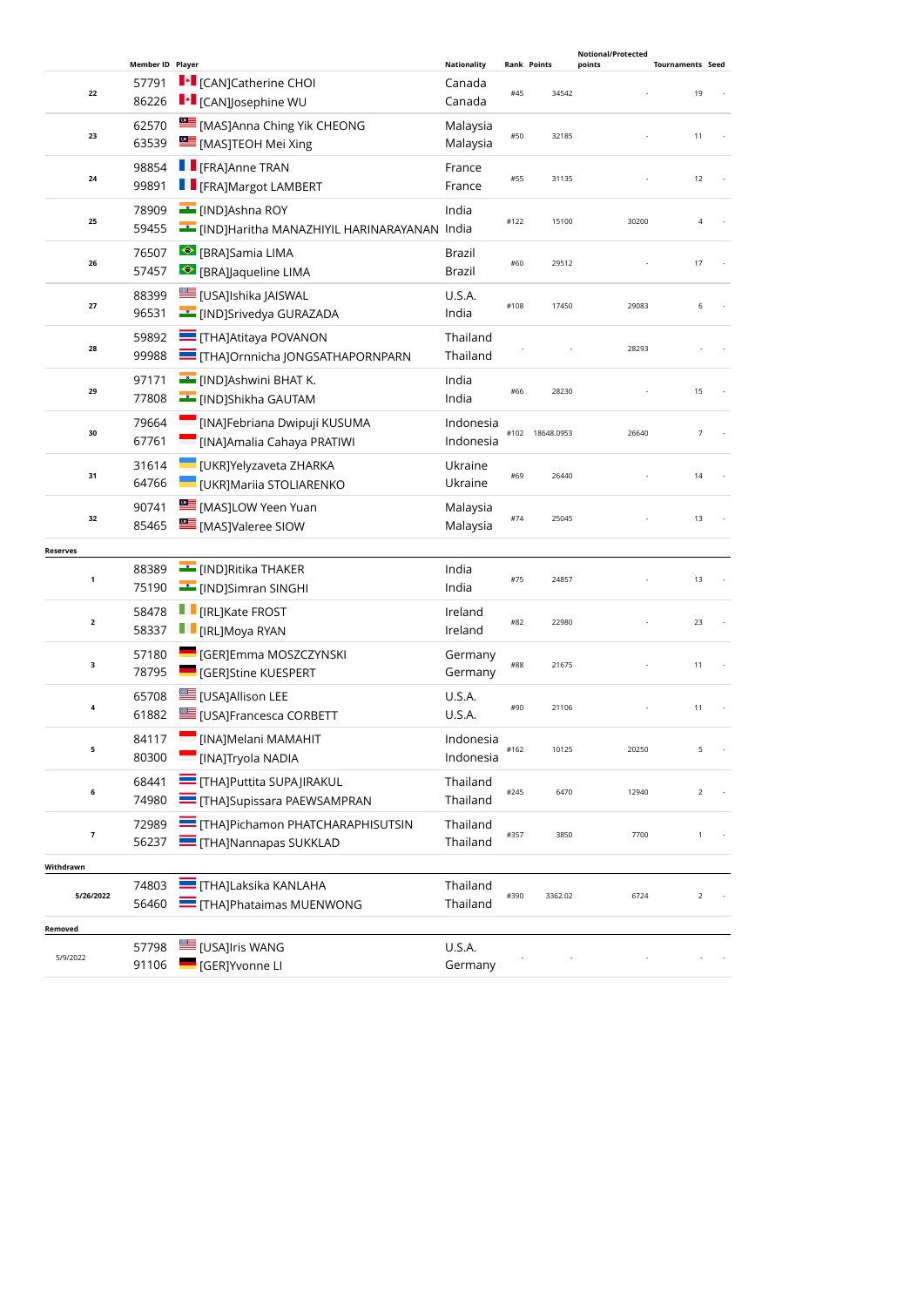**9** Badminton World Federation | **SALLA BEAD** Kuala Lumpur, Malaysia

6/28/2022 to 7/3/2022

**HSBC BWF World Tour Super 750**

## **XD Acceptance list**

Select event:  $XD \sim$ 

48 Active entries

**Acceptance Ranking:** 5/17/2022

**Seeding Ranking:**

| Main                    | Member ID Player |                                                                     | Nationality                        |     | Rank Points points | Notional/Protected | <b>Tournaments Seed</b> |  |
|-------------------------|------------------|---------------------------------------------------------------------|------------------------------------|-----|--------------------|--------------------|-------------------------|--|
| $\mathbf 1$             | 61731<br>67158   | THA]Dechapol PUAVARANUKROH<br>THA]Sapsiree TAERATTANACHAI           | Thailand<br>Thailand               |     | #1 115400          |                    | 32                      |  |
| $\overline{\mathbf{2}}$ | 83046<br>63168   | [CHN]ZHENG Si Wei<br>[CHN]HUANG Ya Qiong                            | China<br>China                     |     | #2 113602          |                    | 20                      |  |
| 3                       | 58240<br>79558   | [JPN]Yuta WATANABE<br>• [JPN]Arisa HIGASHINO                        | Japan<br>Japan                     |     | #3 107097          |                    | 30                      |  |
| 4                       | 99452<br>89426   | [CHN]WANG Yi Lyu<br><b>CHN]HUANG Dong Ping</b>                      | China<br>China                     |     | #4 106667          |                    | 25                      |  |
| 5                       | 89916<br>82061   | [INA]Praveen JORDAN<br>[INA]Melati Daeva OKTAVIANTI                 | Indonesia<br>Indonesia             | #5  | 95149              |                    | 35                      |  |
| 6                       | 77689<br>61435   | <b>*</b> [HKG]TANG Chun Man<br>* [HKG]TSE Ying Suet                 | Hong Kong China<br>Hong Kong China | #7  | 78250              |                    | 33                      |  |
| $\overline{\mathbf{z}}$ | 67654<br>47007   | [MAS]TAN Kian Meng<br>[MAS]LAI Pei Jing                             | Malaysia<br>Malaysia               | #9  | 72520              |                    | 39                      |  |
| 8                       | 68544<br>70762   | <b>F</b> [FRA]Thom GICQUEL<br><b>TE</b> [FRA]Delphine DELRUE        | France<br>France                   | #11 | 69632              |                    | 39                      |  |
| 9                       | 68045<br>98052   | <b>CERIMARK LAMSFUSS</b><br><b>CERISADE LOHAU</b>                   | Germany<br>Germany                 | #12 | 68374              |                    | 41                      |  |
| $10\,$                  | 92593<br>56352   | [MAS]GOH Soon Huat<br>[MAS]LAI Shevon Jemie                         | Malaysia<br>Malaysia               | #14 | 66282              |                    | 36                      |  |
| 11                      | 99521<br>88779   | <b>FE</b> [DEN]Mathias CHRISTIANSEN<br><b>E</b> [DEN]Alexandra BØJE | Denmark<br>Denmark                 |     | #15 64493          |                    | 39                      |  |
| 12                      | 95761<br>43851   | · [JPN]Yuki KANEKO<br>· [JPN]Misaki MATSUTOMO                       | Japan<br>Japan                     |     | #16 62446          |                    | 23                      |  |
| 13                      | 88094<br>28492   | :•: [KOR]KO Sung Hyun<br>ं•ें [KOR]EOM Hye Won                      | Korea<br>Korea                     | #17 | 59990              |                    | 19                      |  |
| 14                      | 88451<br>59465   | [INA]Rinov RIVALDY<br>[INA]Pitha Haningtyas MENTARI                 | Indonesia<br>Indonesia             | #19 | 56283              |                    | 35                      |  |
| 15                      | 66357<br>67176   | <b>NED</b> [NED]Robin TABELING<br><b>NED</b> [NED]Selena PIEK       | Netherlands<br><b>Netherlands</b>  | #21 | 55409              |                    | 34                      |  |
| 16                      | 53142<br>58879   | MASJCHAN Peng Soon<br>MASJCHEAH Yee See                             | Malaysia<br>Malaysia               |     |                    | 50209              |                         |  |
| $17\,$                  | 73936<br>74980   | $=$ [THA]Supak JOMKOH<br>THA]Supissara PAEWSAMPRAN                  | Thailand<br>Thailand               | #24 | 49250              |                    | 25                      |  |
| 18                      | 87674<br>87616   | <sup>*</sup> [HKG]CHANG Tak Ching<br><b>*</b> [HKG]NG Wing Yung     | Hong Kong China<br>Hong Kong China | #27 | 47330              |                    | 25                      |  |
| 19                      | 63571<br>76782   | [INA]Adnan MAULANA<br>[INA]Mychelle Crhystine BANDASO               | Indonesia<br>Indonesia             | #28 | 46320              |                    | 25                      |  |
| 20                      | 82009<br>99067   | [JPN]Kyohei YAMASHITA<br>[JPN]Naru SHINOYA                          | Japan<br>Japan                     | #33 | 41490              |                    | 16                      |  |
| 21                      | 76031<br>58111   | <b>E</b> [DEN]Mikkel MIKKELSEN<br><b>E</b> [DEN]Rikke SØBY          | Denmark<br>Denmark                 | #38 | 40540              |                    | 18                      |  |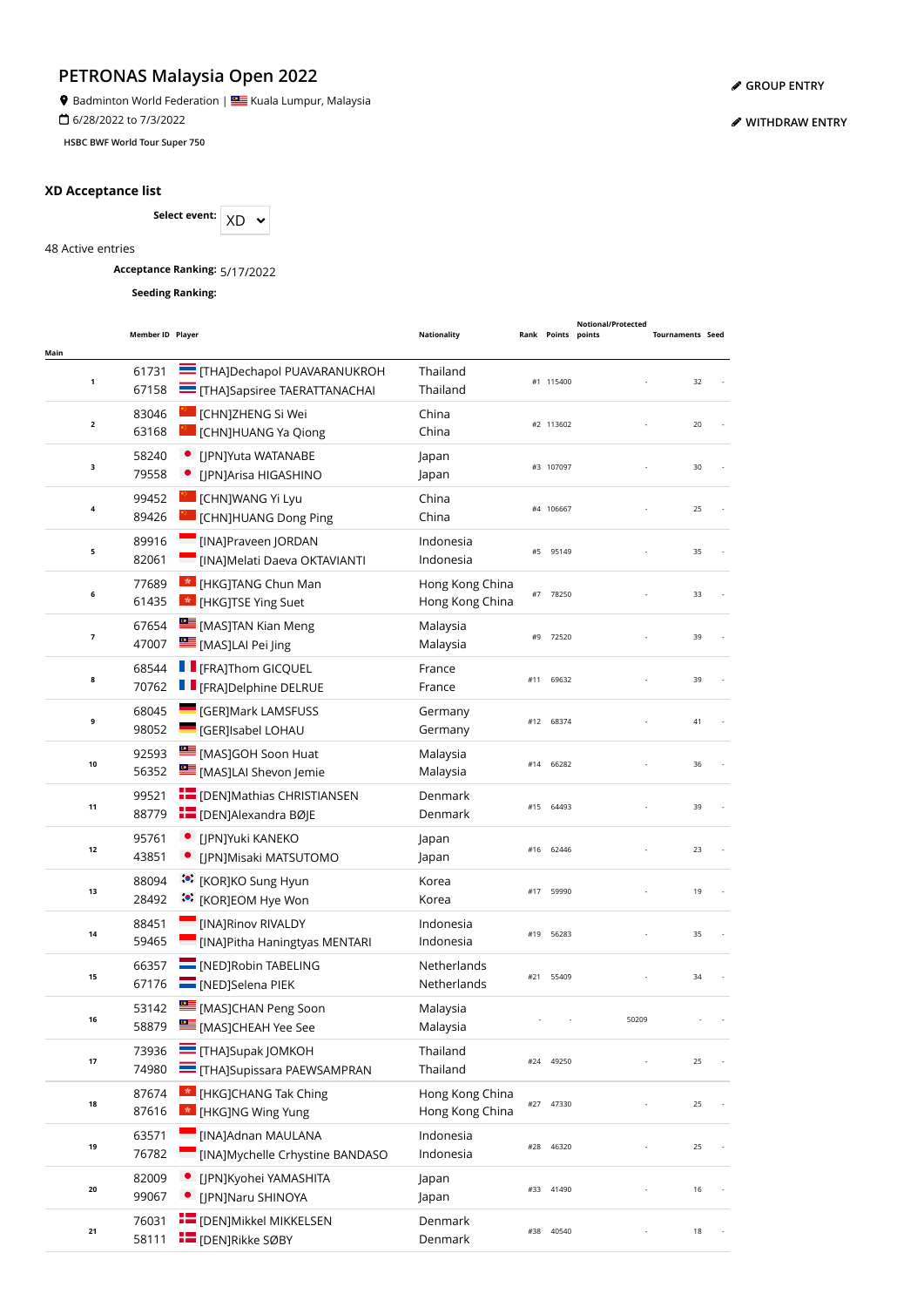|                 |                                          |                                                                                   |                                      |             |                 | <b>Notional/Protected</b> |                               |
|-----------------|------------------------------------------|-----------------------------------------------------------------------------------|--------------------------------------|-------------|-----------------|---------------------------|-------------------------------|
|                 | Member ID Player<br>81844<br>22<br>85914 | CHNJGUO Xin Wa<br><b>CHNJZHANG Shu Xian</b>                                       | <b>Nationality</b><br>China<br>China | Rank<br>#41 | Points<br>38050 | points                    | <b>Tournaments Seed</b><br>12 |
|                 | 99181<br>23<br>59237                     | <sup>e</sup> [SGP]HEE Yong Kai Terry<br><sup>e</sup> [SGP]TAN Wei Han Jessica     | Singapore<br>Singapore               | #44         | 36420           |                           | 9                             |
|                 | 87045<br>24<br>82610                     | [INA]Rehan Naufal KUSHARJANTO<br>[INA]Lisa Ayu KUSUMAWATI                         | Indonesia<br>Indonesia               |             | #45 36140       |                           | 15                            |
|                 | 87117<br>25<br>53159                     | MASJSOONG Joo Ven<br>[MAS]GOH Liu Ying                                            | Malaysia<br>Malaysia                 |             |                 | 36008                     |                               |
|                 | 88726<br>26<br>83942                     | <b>GER]Jones Ralfy JANSEN</b><br><b>GERILING EFLER</b>                            | Germany<br>Germany                   |             | #46 35800       |                           | 10                            |
|                 | 12557<br>27<br>63420                     | [INA]Hafiz FAIZAL<br><b>MAJSerena KANI</b>                                        | Indonesia<br>Indonesia               |             |                 | 35596                     |                               |
|                 | 91090<br>28<br>85465                     | [MAS]CHEN Tang Jie<br>MASJValeree SIOW                                            | Malaysia<br>Malaysia                 |             |                 | 33799                     |                               |
|                 | 72675<br>29<br>59621                     | [MAS]HOO Pang Ron<br><b>E</b> [MAS]TOH Ee Wei                                     | Malaysia<br>Malaysia                 |             |                 | 32881                     |                               |
|                 | 61444<br>30<br>99778                     | :• [KOR]KIM Won Ho<br><b>៎</b> : [KOR]JEONG Na Eun                                | Korea<br>Korea                       |             | #123 15620      | 31240                     | $\overline{4}$                |
|                 | 78600<br>31<br>67854                     | <b>Example 19 IND</b> JVenkat Gaurav PRASAD<br><b>E</b> [IND]Juhi DEWANGAN        | India<br>India                       | #56         | 30850           |                           | 23                            |
|                 | 56350<br>32<br>64966                     | <b>EMASJCHOONG Hon Jian</b><br>[MAS]PECK Yen Wei                                  | Malaysia<br>Malaysia                 |             |                 | 30219                     |                               |
| <b>Reserves</b> |                                          |                                                                                   |                                      |             |                 |                           |                               |
|                 | 69649<br>$\mathbf{1}$<br>57457           | <b>BRAJFabricio FARIAS</b><br>● [BRA]Jaqueline LIMA                               | Brazil<br>Brazil                     | #60         | 29440           |                           | 17                            |
|                 | 88264<br>$\mathbf{2}$<br>98854           | <b>F</b> [FRA]William VILLEGER<br><b>FRAJAnne TRAN</b>                            | France<br>France                     | #62         | 28180           |                           | 10                            |
|                 | 24172<br>з<br>49765                      | <b>EXAMPLE (IND)REDDY B. Sumeeth</b><br>[IND]Ashwini PONNAPPA                     | India<br>India                       |             | #144 13150      | 26300                     | 5                             |
|                 | 84057<br>4<br>95643                      | <b>E</b> [DEN]Mathias THYRRI<br><b>E</b> [DEN]Amalie MAGELUND                     | Denmark<br>Denmark                   |             | #163 11330      | 22660                     | 5                             |
|                 | 80229<br>5<br>94834                      | [INA]Zachariah Josiahno SUMANTI<br><b>Example 1</b> [INA]Hediana JULIMARBELA      | Indonesia<br>Indonesia               |             | #84 22230       |                           | 9                             |
|                 | 80497<br>6<br>83074                      | <b>USAJVinson CHIU</b><br>[USA]Jennie GAI                                         | U.S.A.<br>U.S.A.                     | #85         | 22120           |                           | 10                            |
|                 | 63683<br>7<br>86226                      | I + [CAN]Ty Alexander LINDEMAN<br><b>I</b> • [CAN]Josephine WU                    | Canada<br>Canada                     | #87         | 21320           |                           | 9                             |
|                 | 65267<br>8<br>80848                      | <b>CHNJFENG Yan Zhe</b><br>[CHN]LIN Fang Ling                                     | China<br>China                       | #179        | 9700            | 19400                     | $\overline{2}$                |
|                 | 80447<br>9<br>96531                      | <b>Example 19 INDJBokka NAVANEETH</b><br><b>Example 15</b> [IND]Srivedya GURAZADA | India<br>India                       |             |                 | 19237                     |                               |
|                 | 11268<br>$10\,$<br>52636                 | <b>USAJMathew FOGARTY</b><br><b>EDITION</b> [USA]Isabel ZHONG                     | <b>U.S.A.</b><br>U.S.A.              |             | #107 17550      |                           | 15                            |
|                 | 94647<br>11<br>65708                     | <b>USA]Joshua YUAN</b><br>[USA]Allison LEE                                        | U.S.A.<br><b>U.S.A.</b>              | #199        | 8600            | 14333                     | 6                             |
|                 | 78935<br>12<br>78795                     | [GER]Jan Colin VOELKER<br><b>GERJStine KUESPERT</b>                               | Germany<br>Germany                   | #235        | 7140            | 14280                     | $\overline{4}$                |
|                 | 58328<br>13<br>31614                     | <b>UKRJDANYLO BOSNIUK</b><br>[UKR]Yelyzaveta ZHARKA                               | Ukraine<br>Ukraine                   |             |                 | 10340                     |                               |
|                 | 71294<br>14<br>70093                     | <b>EXECUTE:</b> [MAS]WONG Tien Ci<br>MASJLIM Chiew Sien                           | Malaysia<br>Malaysia                 | #373        | 4310            | 8620                      | $\overline{2}$                |
|                 | 91073<br>15<br>72989                     | THA]Kittipong IMNARK<br>THA]Pichamon PHATCHARAPHISUTSIN Thailand                  | Thailand                             |             |                 | 7960                      |                               |
|                 | 59068<br>16<br>58337                     | [IRL]Joshua MAGEE<br>$\blacksquare$ [IRL]Moya RYAN                                | Ireland<br>Ireland                   | #1064       | 1280            | 2560                      | $\mathbf 2$                   |
| Withdrawn       |                                          |                                                                                   |                                      |             |                 |                           |                               |